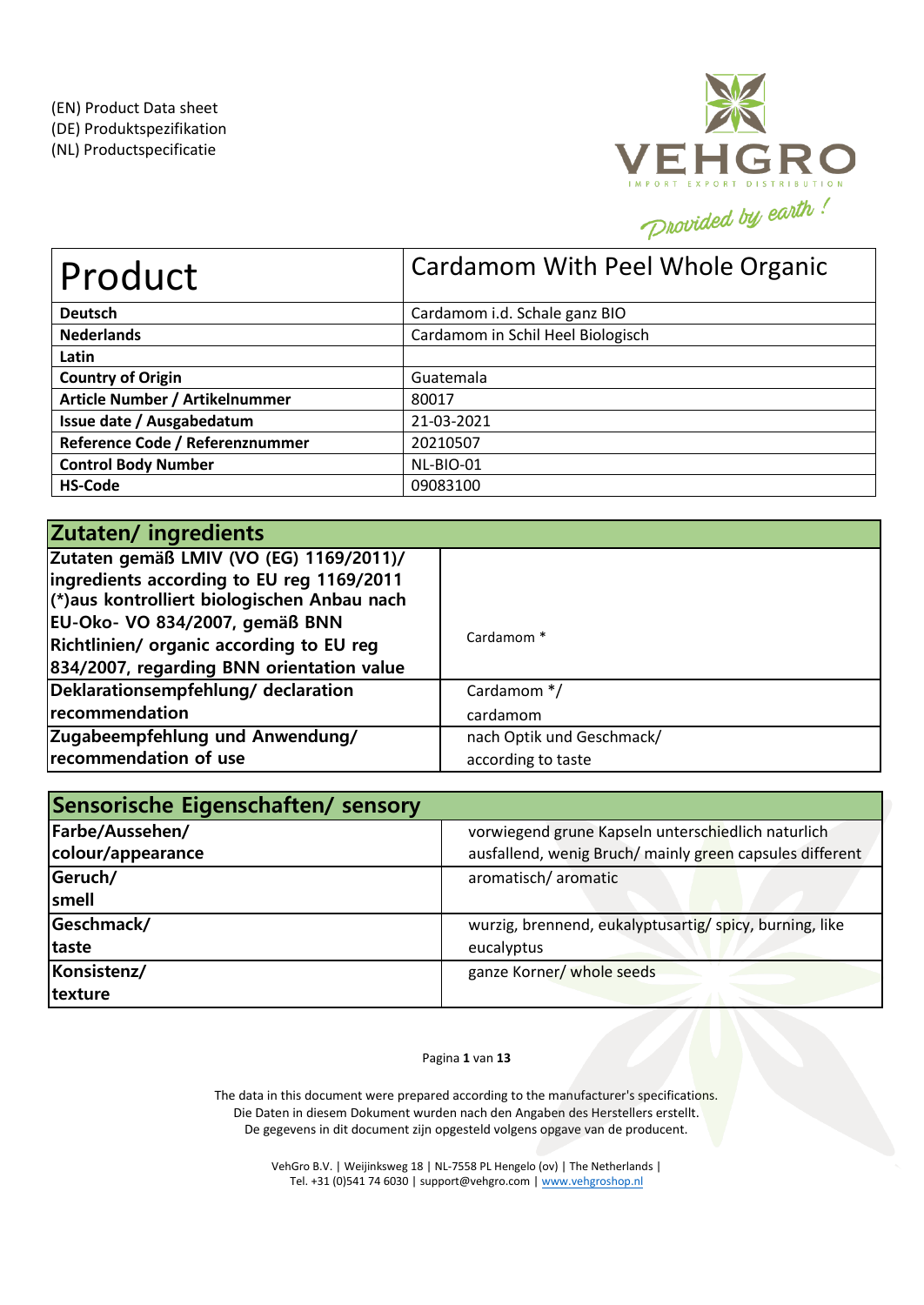

| Weitere Informationen/ additional information                                                                                 |                                                                                                           |  |  |  |
|-------------------------------------------------------------------------------------------------------------------------------|-----------------------------------------------------------------------------------------------------------|--|--|--|
| <b>Halal</b>                                                                                                                  | nein/ no                                                                                                  |  |  |  |
| <b>Kosher</b>                                                                                                                 | ja/ yes                                                                                                   |  |  |  |
| lonisierende Strahlen/irradiation                                                                                             | Das Produkt wurde zu keinem Zeitpunkt mit ionisierenden<br>Strahlen behandelt. Product is not irradiated. |  |  |  |
| <b>Begasung/fumigation</b>                                                                                                    | Das Produkt wurde zu keinem Zeitpunkt begast.<br>Product is not fumigated.                                |  |  |  |
| Geeignet für vegetarische Ernahrung/ suitable<br>for vegetarian nutrition                                                     | ja/ yes                                                                                                   |  |  |  |
| Geeignet für vegane Ernahrung/ suitable for<br>vegan nutrition                                                                | ja/ yes                                                                                                   |  |  |  |
| Keimreduzierung/ germ reduction                                                                                               | nein/no                                                                                                   |  |  |  |
| Nanopartikel enthalten/ contains nanoparticles                                                                                | nein/no                                                                                                   |  |  |  |
| <b>Novel food</b>                                                                                                             | nein/ no                                                                                                  |  |  |  |
| <b>Active principles</b>                                                                                                      | nein/no                                                                                                   |  |  |  |
| Besorgniserregende Stoffe gemäß REACH-<br>Verordnung/ SVHC (Substances of Very High<br>Concern) according to REACH regulation | keine/ non                                                                                                |  |  |  |
| Siebung/ sieving                                                                                                              | keine Angabe/ no information                                                                              |  |  |  |
| SiebgroBe/ sieve size                                                                                                         | keine Angabe/ no information                                                                              |  |  |  |
| Dauermagnet/ magnet                                                                                                           | keine Angabe/ no information                                                                              |  |  |  |
| Magnetstarke (Gauss)/ magnet power                                                                                            | keine Angabe/ no information                                                                              |  |  |  |
| Allmetallabscheidung/ metal detector                                                                                          | keine Angabe/ no information                                                                              |  |  |  |
| FE in mm                                                                                                                      | keine Angabe/ no information                                                                              |  |  |  |
| <b>NFE</b> in mm                                                                                                              | keine Angabe/ no information                                                                              |  |  |  |

### Pagina **2** van **13**

The data in this document were prepared according to the manufacturer's specifications. Die Daten in diesem Dokument wurden nach den Angaben des Herstellers erstellt. De gegevens in dit document zijn opgesteld volgens opgave van de producent.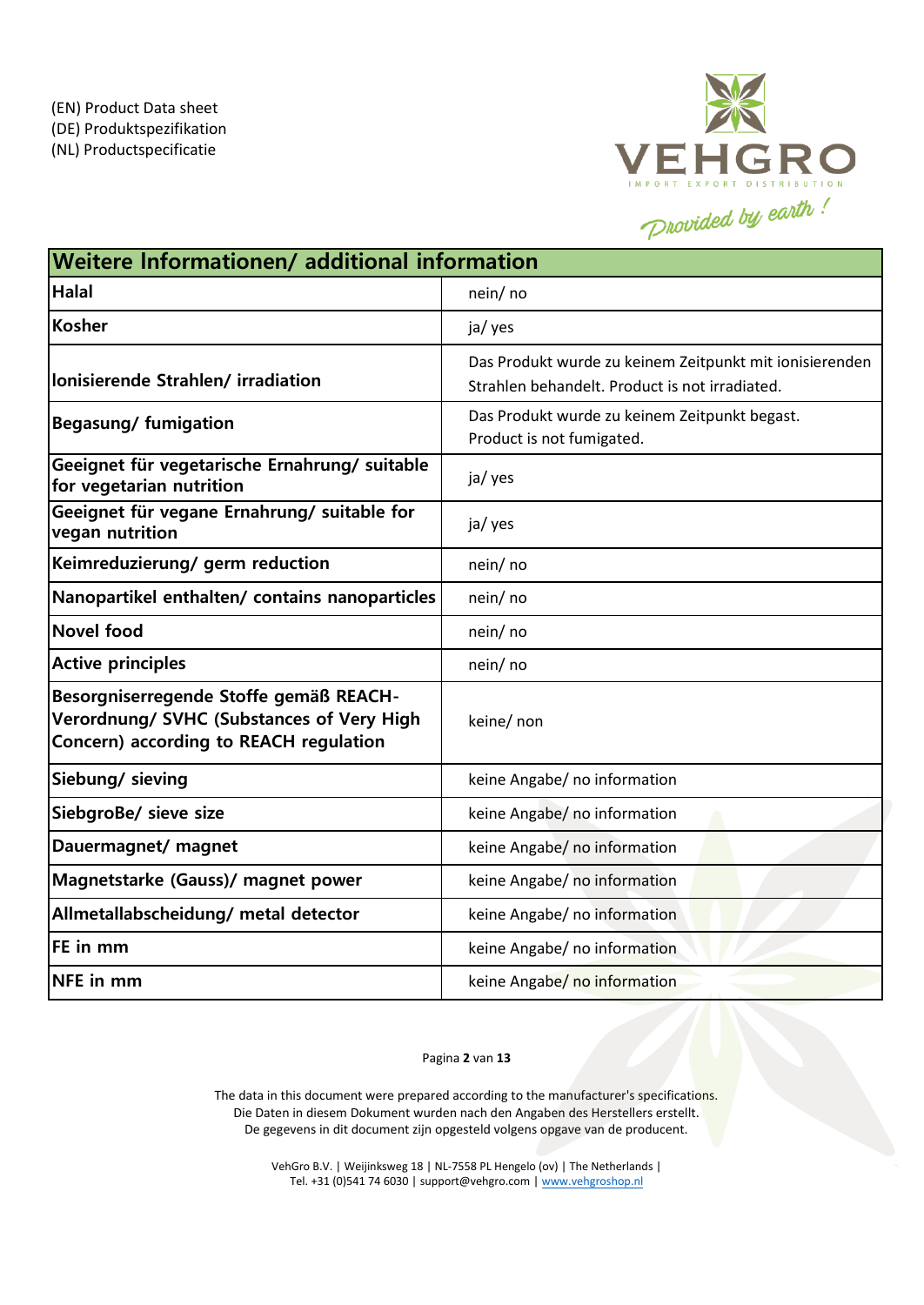

| <b>SS in mm</b>                                                                    | keine Angabe/ no information                                |
|------------------------------------------------------------------------------------|-------------------------------------------------------------|
| andere FremdkorpervermeidungsmaBnahmen/<br>other meassures to avoid foreign bodies | keine Angabe/ no information                                |
| Mindesthaltbarkeit/ shelf life                                                     | 36 Monate/ months                                           |
| Restlaufzeit bei Auslieferung/ remaining time                                      | 12 Monate/ months                                           |
| Lagertemperatur/ storrage temperature                                              | Raumtemperatur/ ambient temperature                         |
| Lichtverhalnisse/ lightning conditions                                             | tichtgeschutzt lagern/ store protected from direct sunlight |
| Luftfeuchtigkeit/ humidity                                                         | <65%                                                        |
| Pflanzlich und/oder synthetischer Ursprung/<br>vegetal and/or synthetical origin   | Pflanzlich/ vegetal                                         |
| tierisches Fett enthalten/ contains animal fat                                     | nein/ no                                                    |
| pflanzliches Cl/Fett hinzugefugt/ vegetable<br>fat/oil added                       | nein/ no                                                    |
| Palmfett sowie Derivate hinzugefugt/added<br>palm fat as well as derivates         | nein/ no                                                    |
| Alkoholfrei/ alcohol-free                                                          | ja/ yes                                                     |
| Diacethylfrei/ diacethyl-free                                                      | ja/ yes                                                     |

Pagina **3** van **13**

The data in this document were prepared according to the manufacturer's specifications. Die Daten in diesem Dokument wurden nach den Angaben des Herstellers erstellt. De gegevens in dit document zijn opgesteld volgens opgave van de producent.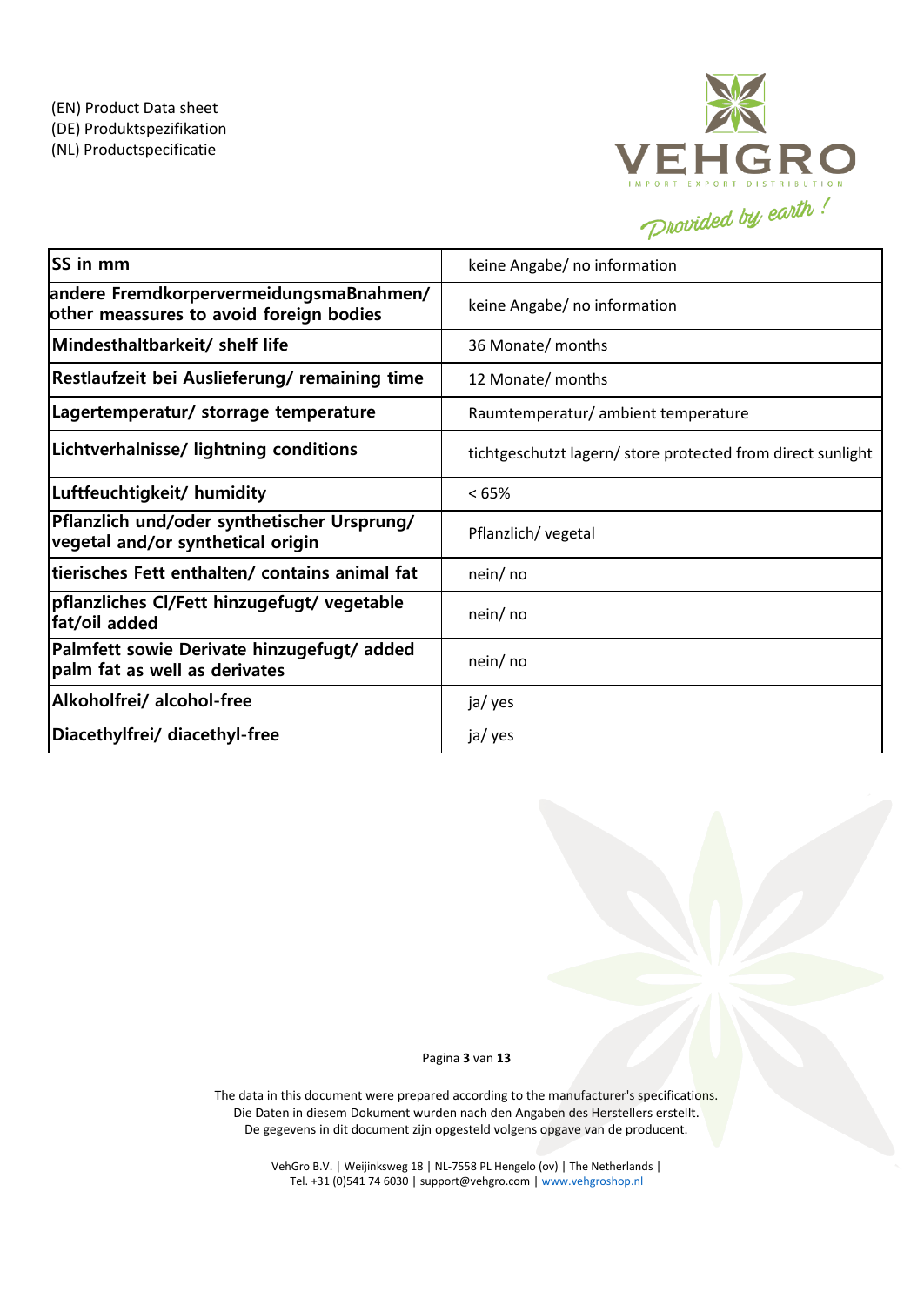

| Chemisch/Physikalische Oaten / chemical/physical data |                              |  |  |  |
|-------------------------------------------------------|------------------------------|--|--|--|
| Reinheitsgehalt/ purity (%)                           | keine Angabe/ no information |  |  |  |
| Restfeuchte/ moisture (%)                             | < 12,0                       |  |  |  |
| Asche/ ash (%)                                        | < 9,0                        |  |  |  |
| Saureunlosliche Asche/ acid-insoluble ash (%)         | < 2, S                       |  |  |  |
| pH-Wert/ pH level                                     | keine Angabe/ no information |  |  |  |
| Atherischer Olgehalt/ essential oil content (%)       | ca. 1-2, S                   |  |  |  |
| <b>Viskositat/ viscosity (mPas)</b>                   | keine Angabe/ no information |  |  |  |
| Dichte/ density (g/L)                                 | keine Angabe/ no information |  |  |  |
| <b>ASTA</b>                                           | keine Angabe/ no information |  |  |  |
| Scharfe nach SCU/ spiciness by scoville               | keine Angabe/ no information |  |  |  |
| Piperingehalt/ content of piperine (%)                | keine Angabe/ no information |  |  |  |
| Capsaicingehalt/ content of capsaicin (%)             | keine Angabe/ no information |  |  |  |
| Rehydrationsverhaltnis/rehydration                    | keine Angabe/ no information |  |  |  |

Pagina **4** van **13**

The data in this document were prepared according to the manufacturer's specifications. Die Daten in diesem Dokument wurden nach den Angaben des Herstellers erstellt. De gegevens in dit document zijn opgesteld volgens opgave van de producent.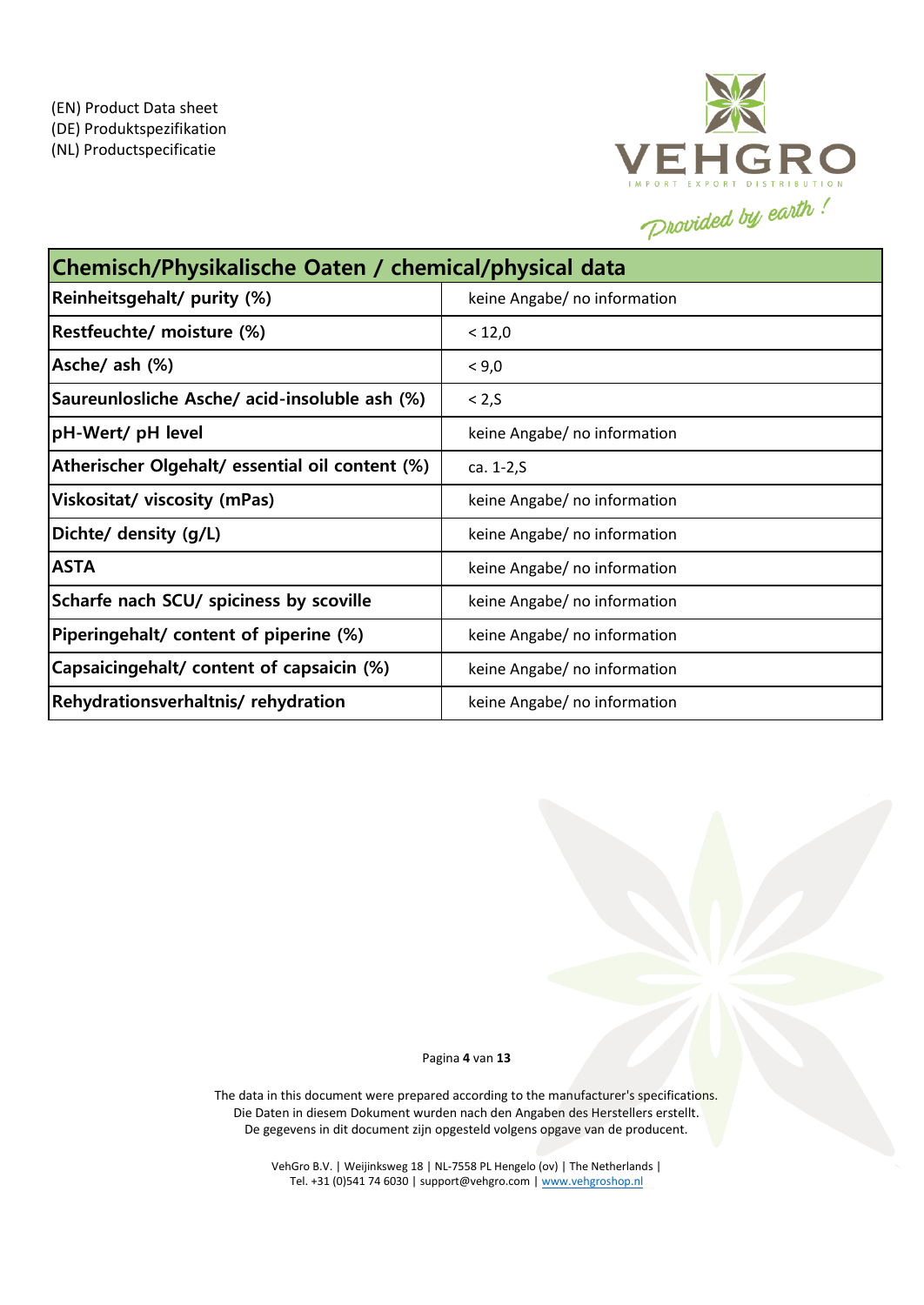

| Mikrobiologie/ microbiology                                                                                   |                 |  |  |  |
|---------------------------------------------------------------------------------------------------------------|-----------------|--|--|--|
| Gesamtkeimzahl/ total plate count (kbE/g /                                                                    | < 10.000.000    |  |  |  |
| Hefen/ yeasts (kbE/g / cfu/g)                                                                                 | $<$ S00.000     |  |  |  |
| Schimmel/ moulds (kbE/g / cfu/g)                                                                              | < 100.000       |  |  |  |
| Bacillus cereus (kbE/g / cfu/g)                                                                               | < 10.000        |  |  |  |
| Staphyloccocus aureus (kbE/g / cfu/g)                                                                         | < 1.000         |  |  |  |
| Sulfit reduzierende Clostridien/ sulphite<br>reducing clostridia (kbE/g / cfu/g)                              | < 10.000        |  |  |  |
| Escherichia coli (kbE/g / cfu/g)                                                                              | < 1.000         |  |  |  |
| <b>Salmonella</b>                                                                                             | $n.n.$ in $2Sg$ |  |  |  |
| Enterobacteriaceae (kbE/g / cfu/g)                                                                            |                 |  |  |  |
| Anaerobe thermophile Sporenbildner/<br>thermophilic anaerobic spore formers (kbE/g /                          |                 |  |  |  |
| Aerobe thermophile Sporenbildner/<br>thermophilic aerobic spore formers (kbE/g /                              |                 |  |  |  |
| Entsprechen min. den Richt- und Warnwerten für Krauter und Gewurze der Deutschen Gesellschaft für Hygiene und |                 |  |  |  |
| Mikrobiologie, in der gultigen Fassung.                                                                       |                 |  |  |  |

#### Pagina **5** van **13**

The data in this document were prepared according to the manufacturer's specifications. Die Daten in diesem Dokument wurden nach den Angaben des Herstellers erstellt. De gegevens in dit document zijn opgesteld volgens opgave van de producent.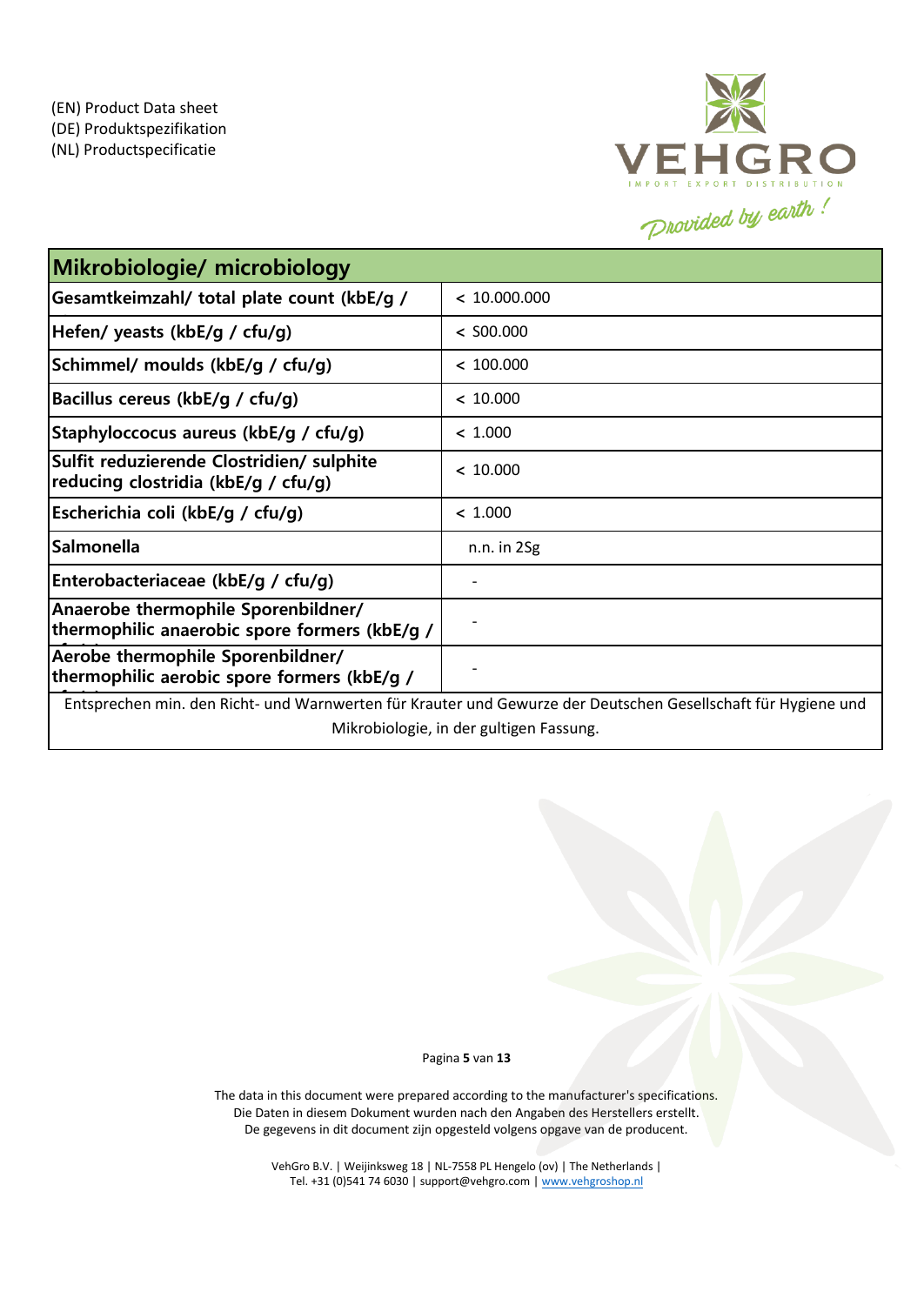

| <b>Allergene/ allergens</b>                                                                                                                                                                                                                                                                                                                                                                                                                                                                                         |                      |                           |                                    |                                  |                                                                |                                   |                 |
|---------------------------------------------------------------------------------------------------------------------------------------------------------------------------------------------------------------------------------------------------------------------------------------------------------------------------------------------------------------------------------------------------------------------------------------------------------------------------------------------------------------------|----------------------|---------------------------|------------------------------------|----------------------------------|----------------------------------------------------------------|-----------------------------------|-----------------|
| Bei allen praventiven MaBnahmen und Erfahrungswerten<br>kann die Abwesenheit von allergenen Stoffen im Spuren-<br>bereich nicht zu 100% garantiert werden. Eine<br>Kreuzkontamination kann bereits auf dem Feld, zum<br>Zeitpunkt der Ernte, Transport etc. stattgefunden haben.<br>For all preventive measures taken and experience, the<br>absence of traces of allergenic substances can not be<br>guaranteed 100%. cross- contamination may have<br>occurred already in the field, at harvest,<br>transport etc | enthalten/containing | Frei von/ free from (ppm) | Als Spur enthalten/ with<br>traces | Als Kontamination<br>enthalten / | Betrieb im Einsatz/<br>used in factory<br>$\tilde{\mathbf{z}}$ | Produktionslinie/<br>Auf gleicher | Bemerkung/notes |
| Glutenhaltiges Getreide, namentlich Weizen,<br>Roggen, Gerste, Hafer, Dinkel, Kamut oder<br>Hybridstamme davon, sowie daraus hergestellte<br>Erzeugnisse/ cereals containing gluten (namely:<br>wheat, rye, barley, oat, spelt, kamut or hybrids)<br>and products thereof                                                                                                                                                                                                                                           | nein/<br>no          | ja/ yes<br>< 20           | nein/<br>no                        | nein/<br>no                      | ja/<br>yes                                                     | nein/<br>no                       |                 |
| Krebstiere und daraus gewonnene Erzeugnisse/                                                                                                                                                                                                                                                                                                                                                                                                                                                                        | nein/                | ja/ yes                   | nein/                              | nein/                            | nein/                                                          | nein/                             |                 |
| crustaceans and products thereof                                                                                                                                                                                                                                                                                                                                                                                                                                                                                    | no                   | < 10                      | no                                 | no                               | no                                                             | no                                |                 |
| Eier und daraus gewonnene Erzeugnisse/                                                                                                                                                                                                                                                                                                                                                                                                                                                                              | nein/                | ja/ yes                   | nein/                              | nein/                            | nein/                                                          | nein/                             |                 |
| legg and products thereof                                                                                                                                                                                                                                                                                                                                                                                                                                                                                           | no                   | < 20                      | no                                 | no                               | no                                                             | no                                |                 |
| Fische und daraus gewonnene Erzeugnisse/                                                                                                                                                                                                                                                                                                                                                                                                                                                                            | nein/                | ja/yes                    | nein/                              | nein/                            | nein/                                                          | nein/                             |                 |
| fish and products thereof                                                                                                                                                                                                                                                                                                                                                                                                                                                                                           | no                   | < 100                     | no                                 | no                               | no                                                             | no                                |                 |
| Erdnusse und daraus gewonnene Erzeugnisse/                                                                                                                                                                                                                                                                                                                                                                                                                                                                          | nein/                | ja/ yes                   | nein/                              | nein/                            | nein/                                                          | nein/                             |                 |
| peanuts and products thereof                                                                                                                                                                                                                                                                                                                                                                                                                                                                                        | no                   | < 8                       | no                                 | no                               | no                                                             | no                                |                 |
| Sojabohnen und daraus gewonnene                                                                                                                                                                                                                                                                                                                                                                                                                                                                                     | nein/                | ja/ yes                   | nein/                              | nein/                            | ja/                                                            | nein/                             |                 |
| Erzeugnisse/                                                                                                                                                                                                                                                                                                                                                                                                                                                                                                        | no                   | $25$                      | no                                 | no                               | yes                                                            | no                                |                 |
| Milch und daraus gewonnene Erzeugnisse<br>(einschlieBlich Laktose)/<br>milk and products thereof (incl. lactose)                                                                                                                                                                                                                                                                                                                                                                                                    | nein/<br>no          | ja/ yes<br>< 50           | nein/<br>no                        | nein/<br>no                      | nein/<br>no                                                    | nein/<br>no                       |                 |

#### Pagina **6** van **13**

The data in this document were prepared according to the manufacturer's specifications. Die Daten in diesem Dokument wurden nach den Angaben des Herstellers erstellt. De gegevens in dit document zijn opgesteld volgens opgave van de producent.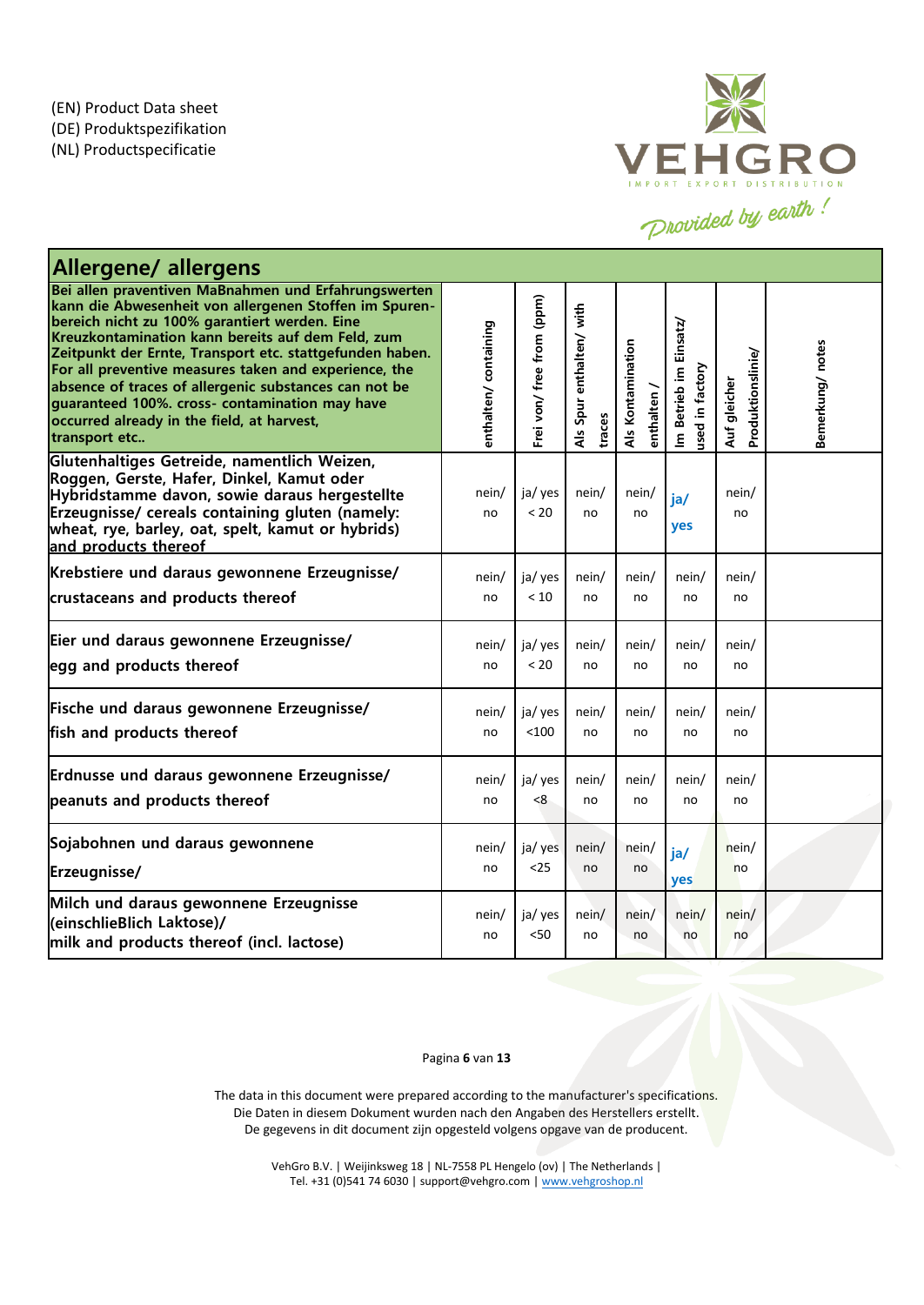

| Schalenfruchte (Mandeln, Hasel-, Walnusse,<br>Pistazien, u. a.) und daraus hergestellte Erzeugnisse/<br>nuts (namely: almonds, hazelnut, walnut, pistachio,<br>a.o.) and products thereof |                    | nein/<br>no | ja/ yes<br>$15$   | nein/<br>no | nein/<br>no | ja/<br>yes  | ia/<br>yes  | Mandel/ almond |
|-------------------------------------------------------------------------------------------------------------------------------------------------------------------------------------------|--------------------|-------------|-------------------|-------------|-------------|-------------|-------------|----------------|
| Sellerie und daraus hergestellte Erzeugnisse/<br>celery and products thereof                                                                                                              |                    | nein/<br>no | ja/ yes<br>$15$   | nein/<br>no | nein/<br>no | ja/<br>yes  | ja/<br>yes  |                |
| Senf und daraus hergestellte Erzeugnisse/<br>mustard and products thereof                                                                                                                 |                    | nein/<br>no | ja/ yes<br>$15$   | nein/<br>no | nein/<br>no | ja/<br>yes  | ia/<br>yes  |                |
| Sesamsamen und daraus hergestellte<br>Erzeugnisse/ sesame seeds and products thereof                                                                                                      |                    | nein/<br>no | ja/ yes<br>$<$ 10 | nein/<br>no | nein/<br>no | nein/<br>no | nein/<br>no |                |
| Schwefeldioxid und Sulfite/ sulphur dioxide and<br>sulphites                                                                                                                              |                    | nein/<br>no | ja/ yes<br>< 10   | nein/<br>no | nein/<br>no | nein/<br>no | nein/<br>no |                |
| Lupinen und daraus hergestellte Erzeugnisse/<br>lupin and products thereof                                                                                                                |                    | nein/<br>no | ja/ yes<br>$20$   | nein/<br>no | nein/<br>no | nein/<br>no | nein/<br>no |                |
| Weichtiere und daraus hergestellte Erzeugnisse/<br>molluscs and products thereof                                                                                                          |                    | nein/<br>no | ja/ yes<br>$20$   | nein/<br>no | nein/<br>no | nein/<br>no | nein/<br>no |                |
| Sojaol/ soya oil                                                                                                                                                                          | enthalten/contains | nein/no     |                   |             |             |             |             |                |
| Sojalecithin/ soya                                                                                                                                                                        | enthalten/contains | nein/no     |                   |             |             |             |             |                |
| <b>Saccharose</b>                                                                                                                                                                         | enthalten/contains | nein/no     |                   |             |             |             |             |                |
| Fructose                                                                                                                                                                                  | enthalten/contains | nein/no     |                   |             |             |             |             |                |
| Rindfleisch/ beef                                                                                                                                                                         | enthalten/contains |             | nein/no           |             |             |             |             |                |
| Rind, sonstige/ cattle<br>derivates                                                                                                                                                       | enthalten/contains | nein/no     |                   |             |             |             |             |                |
| Schweinefleisch/ pork<br>enthalten/ contains                                                                                                                                              |                    | nein/ no    |                   |             |             |             |             |                |
| Schwein, sonstige/ pig<br>derivates                                                                                                                                                       | enthalten/contains | nein/ no    |                   |             |             |             |             |                |

Pagina **7** van **13**

The data in this document were prepared according to the manufacturer's specifications. Die Daten in diesem Dokument wurden nach den Angaben des Herstellers erstellt. De gegevens in dit document zijn opgesteld volgens opgave van de producent.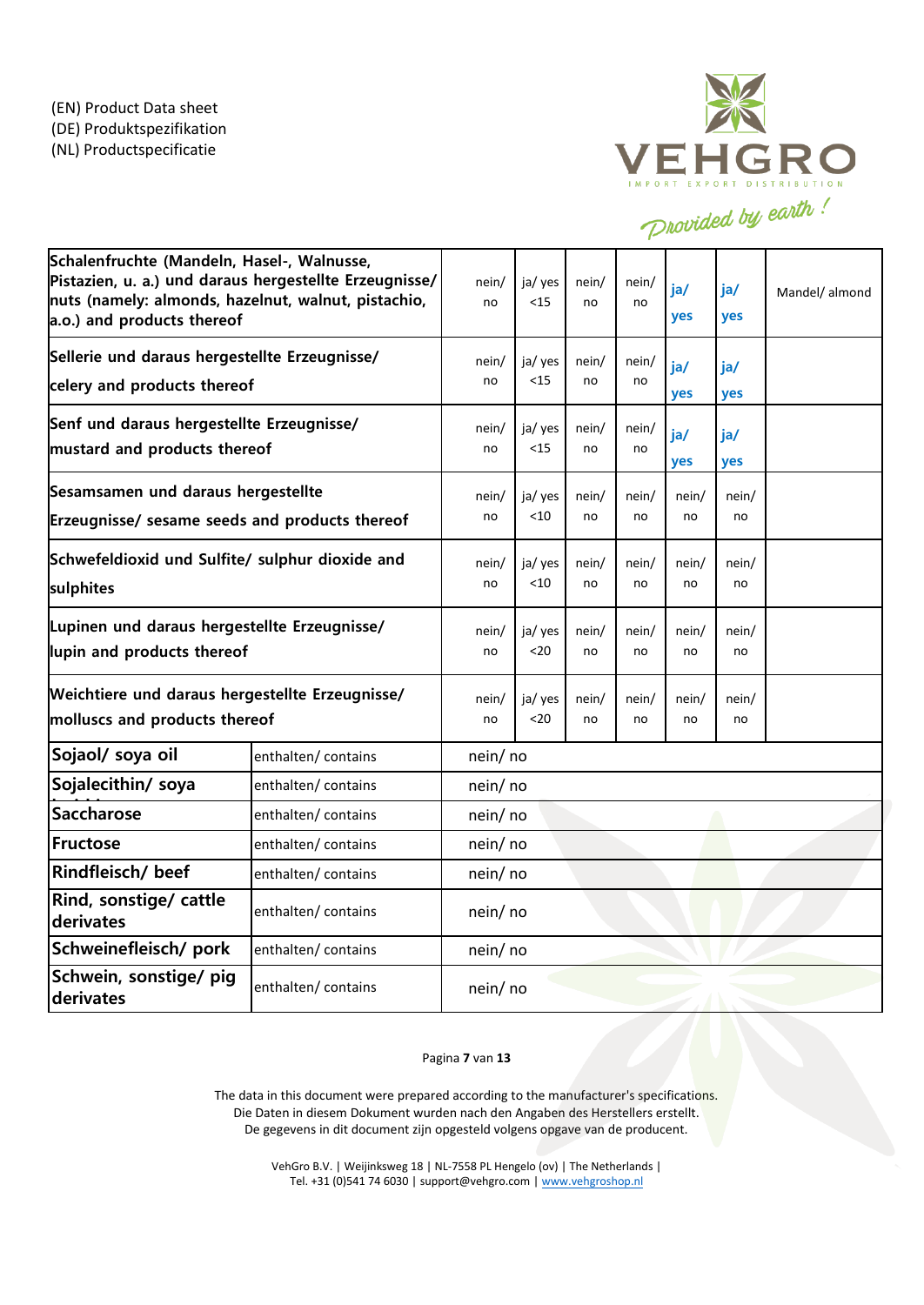

| Geflügelfleisch/ poultry                                | enthalten/ contains | nein/no  |
|---------------------------------------------------------|---------------------|----------|
| Geflügel, sonstige/<br>poultry                          | enthalten/ contains | nein/ no |
| Mais/ corn                                              | enthalten/contains  | nein/no  |
| Kakao/ cacao                                            | enthalten/contains  | nein/no  |
| Hülsenfrüchte/ legumes enthalten/ contains              |                     | nein/ no |
| Hefe/ yeast                                             | enthalten/contains  | nein/ no |
| Senföl/mustard                                          | enthalten/contains  | nein/ no |
| Lactose                                                 | enthalten/contains  | nein/no  |
| Glutamate, zugesetzt/<br>glutamate, added               | enthalten/contains  | nein/no  |
| Glutamate, natUrlicher<br>Gehalt/ glutamate,<br>natural | enthalten/contains  | nein/ no |
| <b>BHA-BHT</b><br>(E320-E321)                           | enthalten/contains  | nein/no  |
| Benzoesaure/ benzoic                                    | enthalten/contains  | nein/ no |
| Parabene/ parabens<br>(E214-E219)                       | enthalten/contains  | nein/ no |
| Azofarbstoffe/ azo dyes enthalten/ contains             |                     | nein/no  |
| Tartrazine/ tartrazin                                   | enthalten/contains  | nein/no  |
| Gelborange/<br>sunset yellow                            | enthalten/ contains | nein/no  |
| Azorubine/<br>azorubin (E122)                           | enthalten/contains  | nein/no  |
| Amarante/<br>amaranth (E123)                            | enthalten/contains  | nein/no  |

### Pagina **8** van **13**

The data in this document were prepared according to the manufacturer's specifications. Die Daten in diesem Dokument wurden nach den Angaben des Herstellers erstellt. De gegevens in dit document zijn opgesteld volgens opgave van de producent.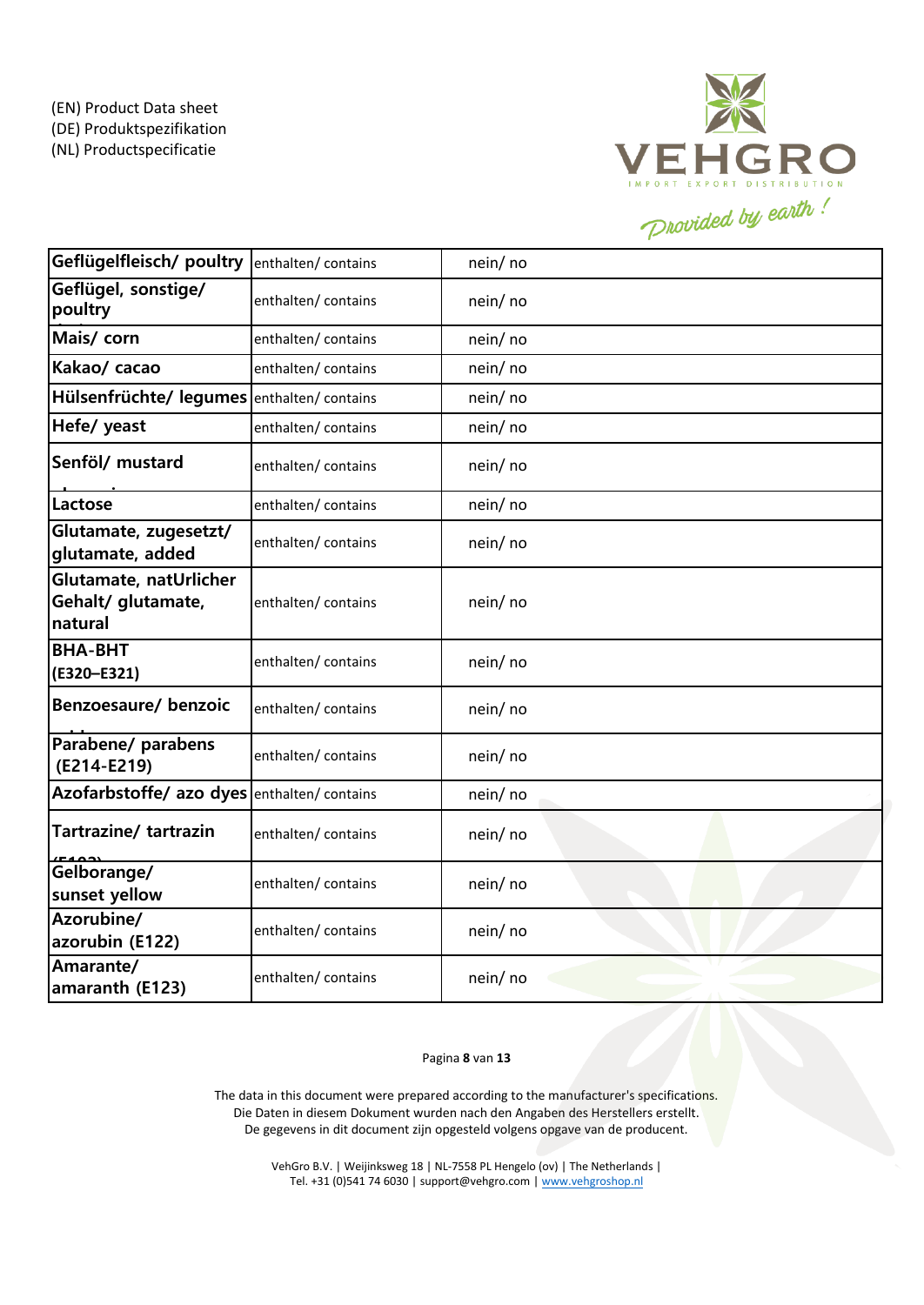

| Cochenillerot/<br>cochenille red A (E124)      | enthalten/contains  | nein/ no |
|------------------------------------------------|---------------------|----------|
| Sorbinsaure/ sorbic acidenthalten/ contains    |                     | nein/ no |
| Zimt/ cinnamon                                 | enthalten/ contains | nein/ no |
| <b>Vanillin</b>                                | enthalten/ contains | nein/ no |
| Umbelliferae                                   | enthalten/contains  | nein/ no |
| Koriander/coriander                            | enthalten/ contains | nein/ no |
| Selleriecl ,- oleoresin/<br>celery oil, celery | enthalten/contains  | nein/ no |
| Milchprotein/ milk                             | enthalten/contains  | nein/ no |

Pagina **9** van **13**

The data in this document were prepared according to the manufacturer's specifications. Die Daten in diesem Dokument wurden nach den Angaben des Herstellers erstellt. De gegevens in dit document zijn opgesteld volgens opgave van de producent.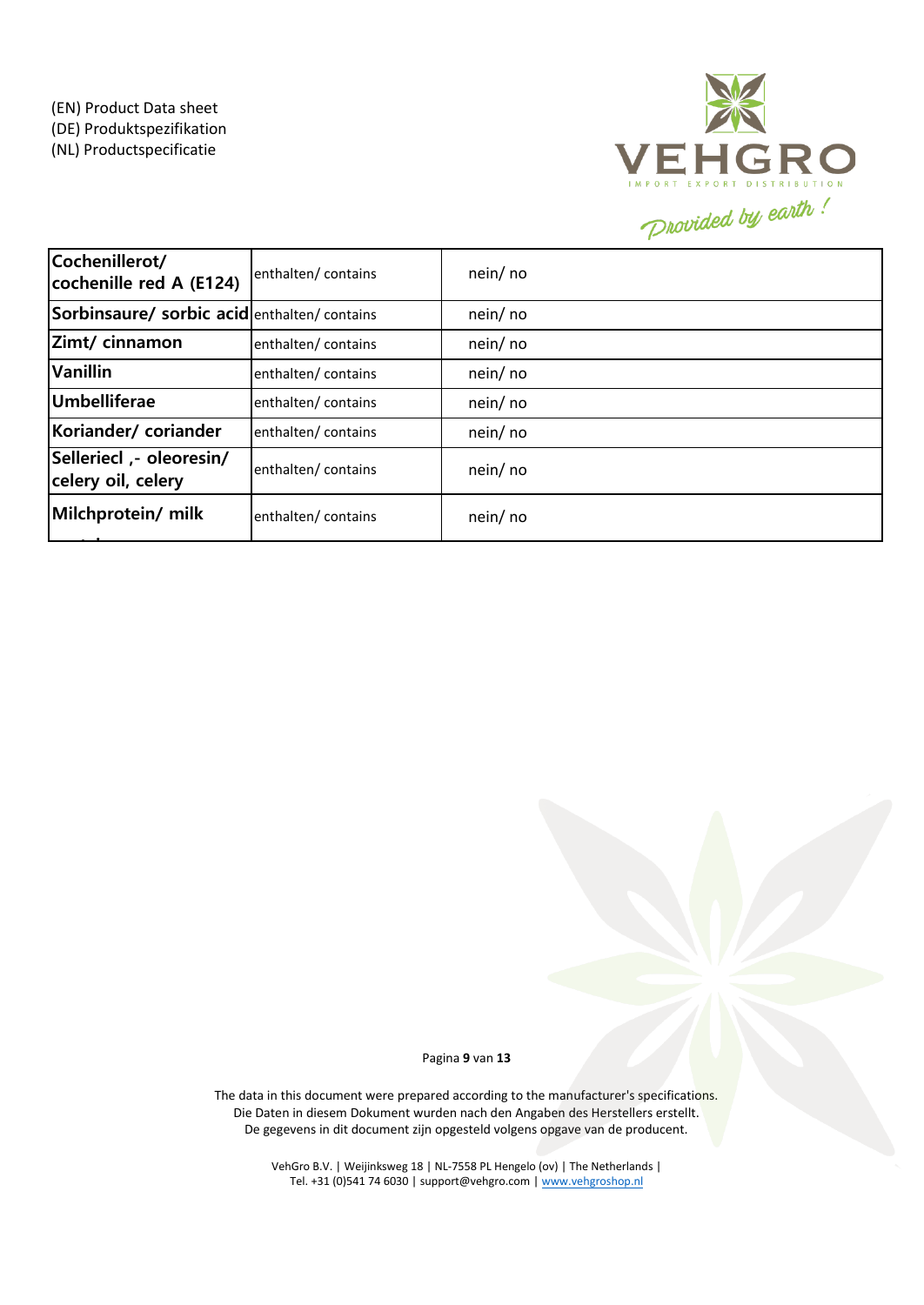

| Nährwerte/ nutritional values                |                  |  |  |  |
|----------------------------------------------|------------------|--|--|--|
| kcal/100 g                                   | 355 kcal         |  |  |  |
| kJ/100 g                                     | 1487 KJ          |  |  |  |
| Eiweiß/ protein g/100 g                      | 11 <sub>g</sub>  |  |  |  |
| Kohlenhydrate/ carbohydrates g/100 g         | 57 <sub>g</sub>  |  |  |  |
| davon Zucker g/100 g                         | 54g              |  |  |  |
| Fett/ fat g/100g                             | 7g               |  |  |  |
| gesättigte Fettsauren/ saturated fatty acids | 0 g              |  |  |  |
| Ballaststoffe/ fiber g/100 g                 | 11 <sub>g</sub>  |  |  |  |
| Natrium/ sodium mg/100 g                     | 18 <sub>mg</sub> |  |  |  |
| Salz/ salt g/100 g                           | 0 <sub>g</sub>   |  |  |  |

Pagina **10** van **13**

The data in this document were prepared according to the manufacturer's specifications. Die Daten in diesem Dokument wurden nach den Angaben des Herstellers erstellt. De gegevens in dit document zijn opgesteld volgens opgave van de producent.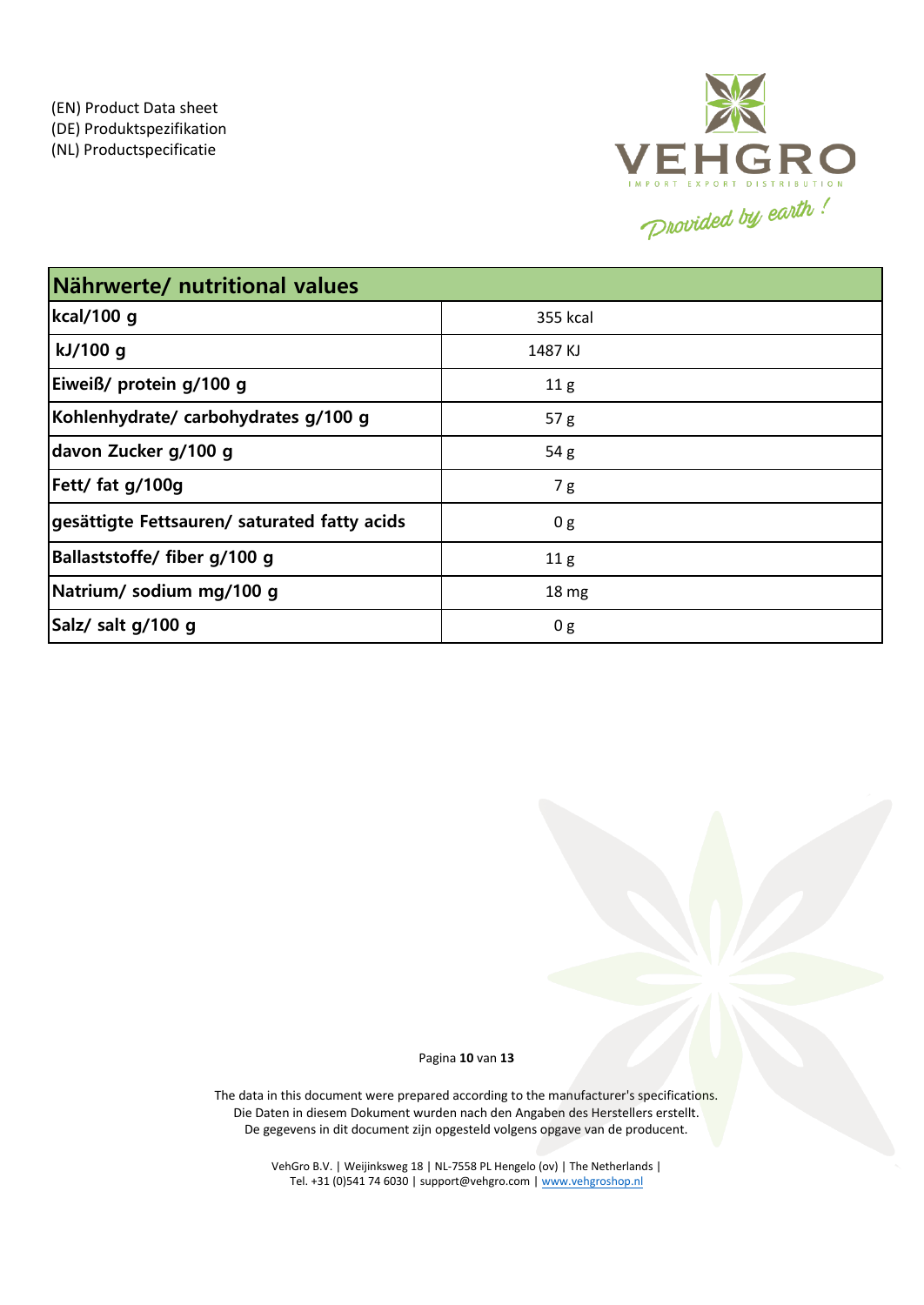

| <b>GVO-Information/ GMO-information</b>                                                                                                                                                                                                                                                                                                       |                                                                                     |
|-----------------------------------------------------------------------------------------------------------------------------------------------------------------------------------------------------------------------------------------------------------------------------------------------------------------------------------------------|-------------------------------------------------------------------------------------|
| Enthalt das Produkt GVO gemäß der                                                                                                                                                                                                                                                                                                             |                                                                                     |
| Verordnung (EG) 1829/2003 und 1830/2003? /                                                                                                                                                                                                                                                                                                    | nein/ no                                                                            |
| Does the product contain GMO according to                                                                                                                                                                                                                                                                                                     |                                                                                     |
| regulations 1829/2003/EC                                                                                                                                                                                                                                                                                                                      |                                                                                     |
| Ist das Produkt aus GVO-Rohstoffen<br>hergestellt oder enthalt es Zutaten,<br>Zusatzstoffe oder Aromen (inkl. Tragerstoffe),<br>die aus GVO hergestellt wurden? / Is the<br>product produced from GMO raw material or<br>contains ingredients, additives or flavor (incl.<br>carriers) which are produced from GMO?                           | nein/ no                                                                            |
| Ist das Produkt oder eines seiner Inhaltsstoffe<br>mit Hilfe von GVO hergestellt (z.B. mit<br>Enzymen, Mikroorganismen, Hilfsstoffen, die<br>aus GVO gewonnen wurden)? / Is the product<br>or any of its ingredients produced with help<br>of GMO (e.g. enzyme, microorganism,<br>additives. derived from GMO)?                               | nein/ no                                                                            |
| Ist das Produkt entsprechend EG-<br>Gentechnikdurchfürungsgesetz "ohne Gentechnik"<br>(kein GVO enthalten, nicht mit Hilfe von GVO,<br>kein GVO analytisch nachweisbar)? / Is the<br>product according to EC-GMO Implementation<br>Law "GMO- free" (not containing GMOs,<br>produced without help of GMO, no GMO<br>analytically detectable)? | ja/ yes (nach bestem Wissen, gemäß<br>tieferantenerklarungen & Stichprobenprufplan) |

Pagina **11** van **13**

The data in this document were prepared according to the manufacturer's specifications. Die Daten in diesem Dokument wurden nach den Angaben des Herstellers erstellt. De gegevens in dit document zijn opgesteld volgens opgave van de producent.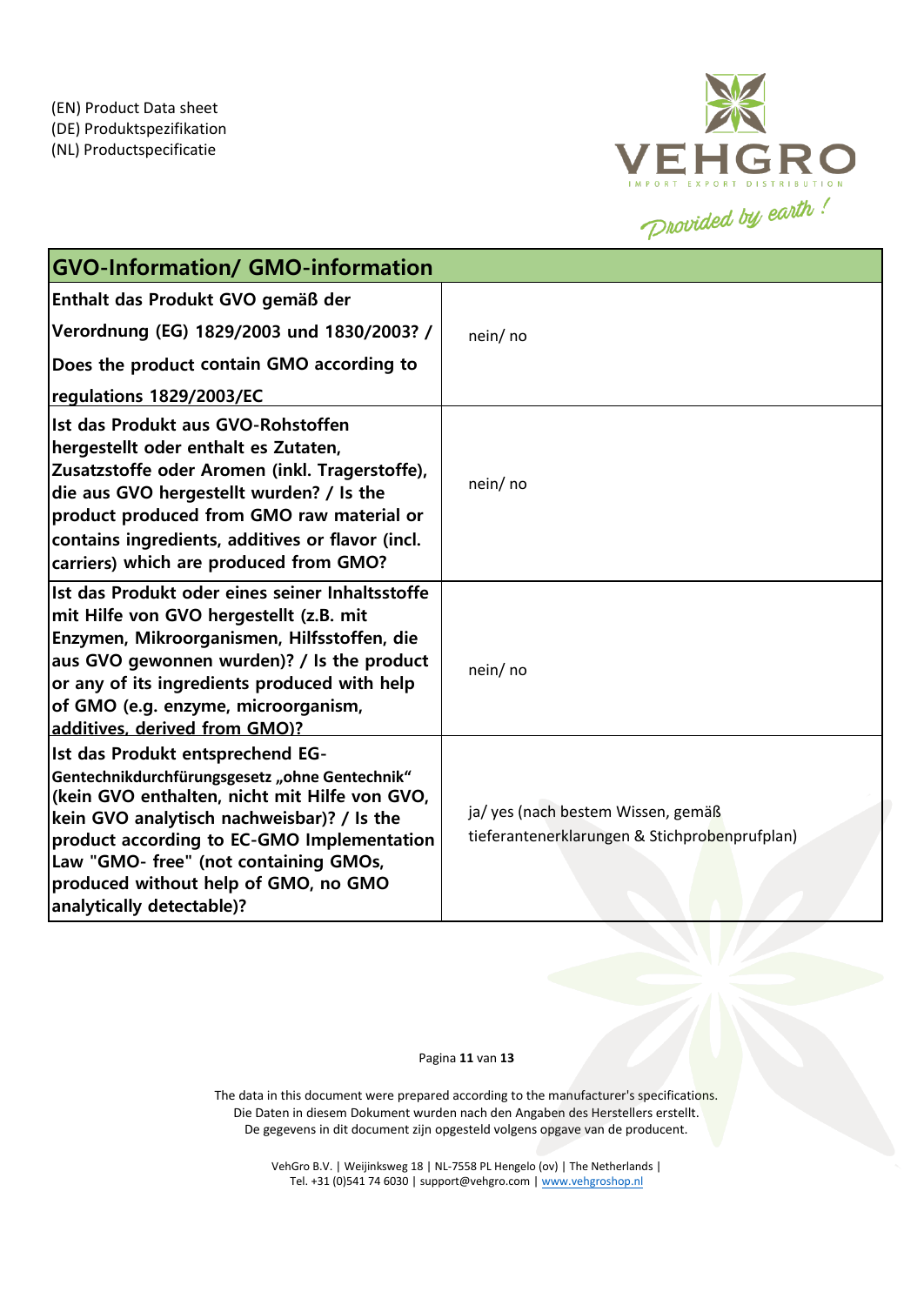

**Die Ware entspricht der jeweils geltenden deutschen und europaischen lebensmittelrechtlichen Gesetzgebung. Die Erzeugnisse sind ordnungsgemäß deklariert und so verarbeitet, dass die jeweils vorgegebenen Mindesthaltbarkeitsdaten mit Sicherheit gewahrleistet sind, dass sowohl in quantitativer als auch in qualitativer Hinsicht keine Beanstandungen bezuglich wertbestimmender Teilmengen zu erwarten sind, dass das Risiko für Fremdkorperkontaminationen nach menschlichem und technischem Ermessen ausgeschlossen ist und die Freiheit von pathogenen Stoffen als gesichert anzusehen ist.**

| Verpackung/packaging                                                                                                                               |                                                                                                                                                                                                                               |
|----------------------------------------------------------------------------------------------------------------------------------------------------|-------------------------------------------------------------------------------------------------------------------------------------------------------------------------------------------------------------------------------|
| Gewicht und Art der Verpackung/<br>weight and packaging                                                                                            | 1 kg Beutel/ Sackware 20-25 kg Monokunststoffsack oder<br>Papiersack mit Polybeutel oder nach Kundenwunsch/ 1 kg<br>bag/bagged cargo 20-25kg monoartsolid sack or paper<br>sack with poly bag or according to cutomer request |
| Tara-Gewicht der Verpackung/ tare weight of<br>the packaging                                                                                       | keine Angabe/ no information                                                                                                                                                                                                  |
| kg pro Palette/ kg per palett                                                                                                                      | keine Angabe/ no information                                                                                                                                                                                                  |
| Art der Palette/ palett type                                                                                                                       | keine Angabe/ no information                                                                                                                                                                                                  |
| Die Verpackung entspricht der Verordnung (EG) Nr. 1935/2004, der Verordnung (EU) Nr.                                                               |                                                                                                                                                                                                                               |
| 10/2011 und der Verordnung (EG) Nr. 2023/2006 in der jeweils geltenden Fassung/                                                                    |                                                                                                                                                                                                                               |
| The packaging conforms to the regulation (EC) No 1935/2004, regulation (EU) No 10/2011 and<br>regulation (EC) No 2023/2006 in the current version. |                                                                                                                                                                                                                               |
| Werden Dual Use Additives verwendet?/ Are<br>Dual Use Additives in use?                                                                            | nein/ no                                                                                                                                                                                                                      |
| <b>Enthalt die Verpackung Nanopartikel ?/ Does</b><br>the package contain nanoparticles?                                                           | nein/ no                                                                                                                                                                                                                      |
| <b>Enthalt Verpackung Phthalate?/ Does the</b><br>packaging contain any phthalate?                                                                 | nein/ no                                                                                                                                                                                                                      |

# Pagina **12** van **13**

The data in this document were prepared according to the manufacturer's specifications. Die Daten in diesem Dokument wurden nach den Angaben des Herstellers erstellt. De gegevens in dit document zijn opgesteld volgens opgave van de producent.